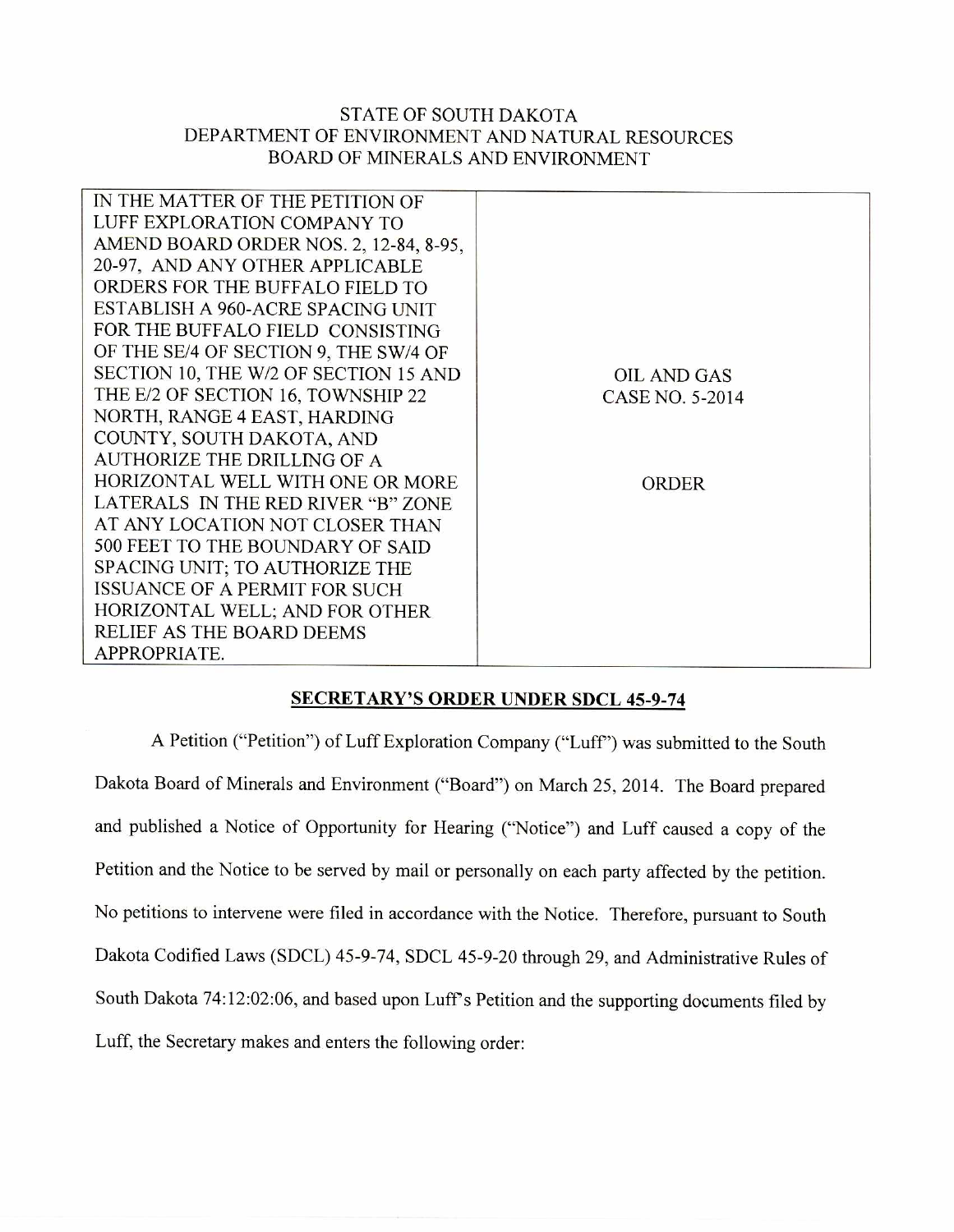**Luff represents owners of interests in the oil and gas leasehold** estate in all or portions of the SE/4 of Section 9, the SW/4 of Section 10, the W/2 or Section 15, and the E/2 of Section 16, **Township 22 North, Range 4 East, Harding County, South Dakota.** 

**Pursuant to Order Nos. 2-78, 20-97, 2-10 and 6-13, all of these lands other than the W/2**  of Section **15 are included within the** Buffalo **Field. Sections 9 and 16 constitute 640-acre**  spacing **units for horizontal drilling** pursuant **to Order No. 20-97 and Order No. 12-84, respectively. Pursuant to Order No. 4-14, the NE/4 of Section 10, together with the NW/4 of Section 11, the E/2 of Section 3 and the W/2 of Section 2 constitute a 960-acre spacing unit. The W/2 of Section 15 is not currently included in any field established by** order of the **Board, but it is adjacent** to the current outline of **the Buffalo Field and** evidence submitted by **Luff indicates it is likely** to be **productive** of hydrocarbons **from the same Red** River **"B"** pool **currently included within the Buffalo Field.** 

**Luff desires to drill a horizontal well in the Red River "B" Formation in a generally northwest/southeast orientation across the 960 acres included in the proposed spacing unit. The proposed spacing unit accommodates the wellbore planned by Luff and is also consistent with other spacing orders entered by the Board in the area.** 

**Such a spacing unit is not smaller than the maximum area that can be efficiently and economically drained by the proposed well and the size, shape and location of the spacing unit will result in the efficient and economic development of the pool as a whole.** 

## **IT IS THEREFORE ORDERED**

**A. The outline of the Buffalo Field** is extended **to include the W/2 of Section 15, Township 22 North, Range 4 East, Harding County, South Dakota. A spacing unit consisting of the SE/4 of Section 9, the SW/4 of Section 10, the W/2 of Section 15, and the E/2 of Section 16,**